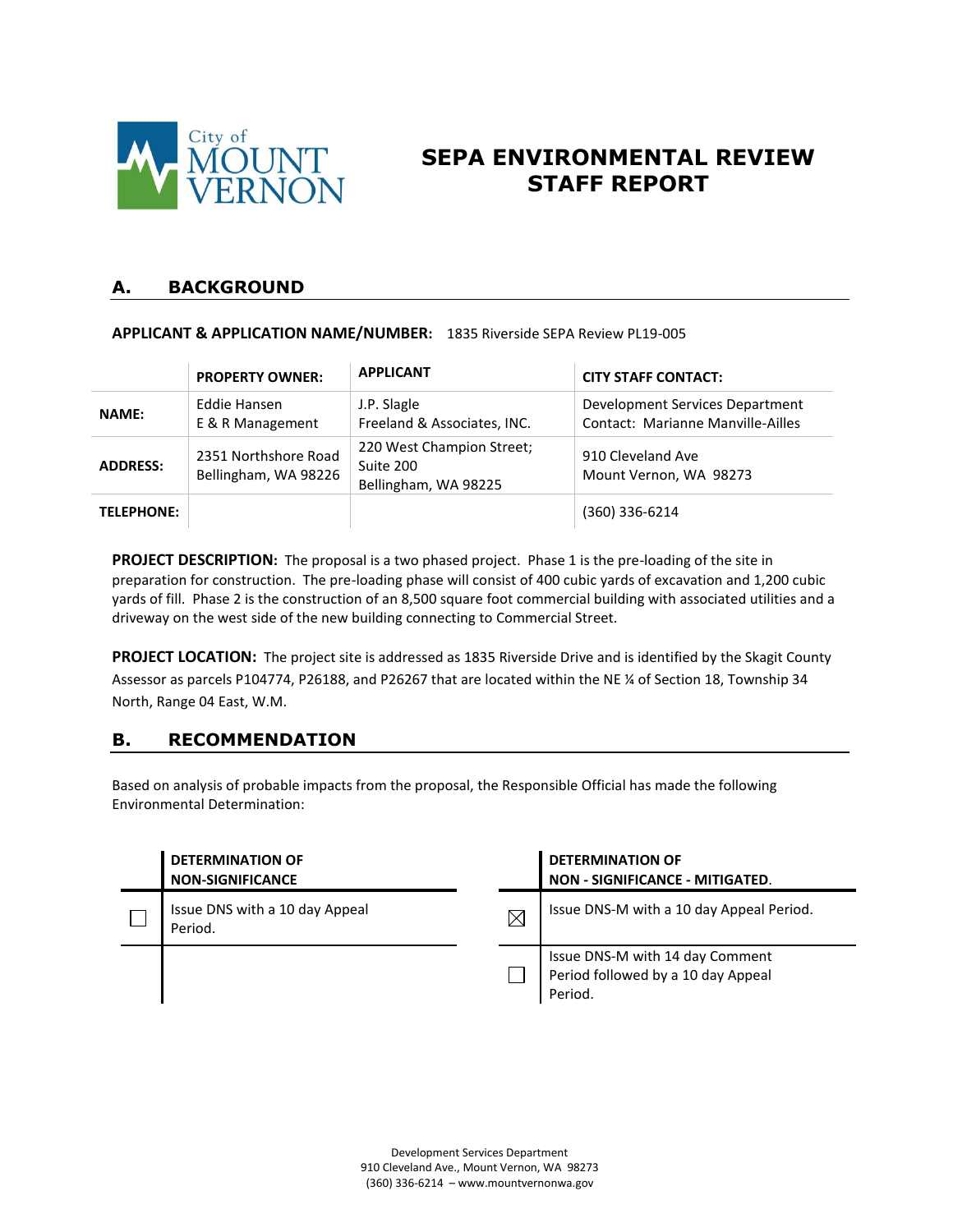### **C. SEPA PROCESS TIMELINE**

| <b>Benchmark:</b>                              | Date:             | <b>Authority:</b>           |
|------------------------------------------------|-------------------|-----------------------------|
| <b>Application Submitted</b>                   | January 4, 2019   | MVMC 14.05.110(C)(1) to (3) |
| <b>Application Deemed Technically Complete</b> | February 14, 2019 | MVMC 14.05.110(D)           |
|                                                |                   | RCW 36.70B.070              |
|                                                |                   | MVMC 14.05.150(A)           |
| NOA/Optional MDNS Issued                       | April 18, 2019    | RCW 36.70B.110              |
|                                                |                   | WAC 197-11-355              |
|                                                |                   | MVMC 15.06.120              |
| NOA/Optional MDNS Comment Period Ended         | May 6, 2019       | WAC 197-11-355              |
|                                                |                   | RCW 43.21C.110              |
| MDNS Issued with Appeal Period - Accompanied   | May 23, 2019      | MVMC 15.06.215              |
| by Environmental Report                        |                   | WAC 197-11-355(4)           |

# **D. MITIGATION MEASURES**

The lead agency has determined that the requirements for environmental analysis, protection, and mitigation measures have been adequately addressed in the development regulations and comprehensive plan adopted under chapter 36.70A RCW, and in other applicable local, state, or federal laws or rules, as provided by RCW 43.21C.240 and WAC 197-11-158.

The following conditions have been identified that will be used to mitigate the impacts of the proposal<sup>1</sup>:

- 1. Install 2 evenly spaced monitoring plates on prepared fill surface prior to placing pre-load fill.
- 2. Initial readings of settlement plates will be taken before and immediately after pre-load placement. Weekly readings will be taken for the duration of the pre-load period.
- 3. Protection of the settlement plates and measuring rods is critical. The contractor will need to exercise care to avoid damaging the rods.
- 4. Downspouts must be tight lined away from foundation.
- 5. Existing soils have high susceptibility to erosion when disturbed. Temporary erosion and sedimentation control are important. Best management practices must be incorporated as appropriate.
- 6. After stripping soils must be evaluated for structural suitability. If they are not suitable, over excavation and imports of structural fill may be required.
- 7. Permanent fill slopes are limited to 2H:1V.
- 8. The existing on-site soils are moisture sensitive and may become muddy during wet weather. Earthwork should be planned for drier summer months. In the event this is not practical, wet weather construction is subject to the following conditions:
	- a. Construction activities be scheduled so that the length of time that the soils are left exposed to moisture is reduced to the extent practical and limit the size of areas that are stripped of topsoil or asphalt pavement and left exposed.
	- b. The ground surface in and around the work area be sloped so that surface water is directed to a sump or discharge location. The ground surface be graded such that areas of ponded water do not develop.
	- c. Temporary sumps could be used to prevent water from ponding and damaging exposed subgrades in excavations.

 $\overline{a}$ 

<sup>1</sup> These SEPA mitigation measures (conditions) are in addition to conditions and/or mitigation measures that will be applied through the City's existing development regulations.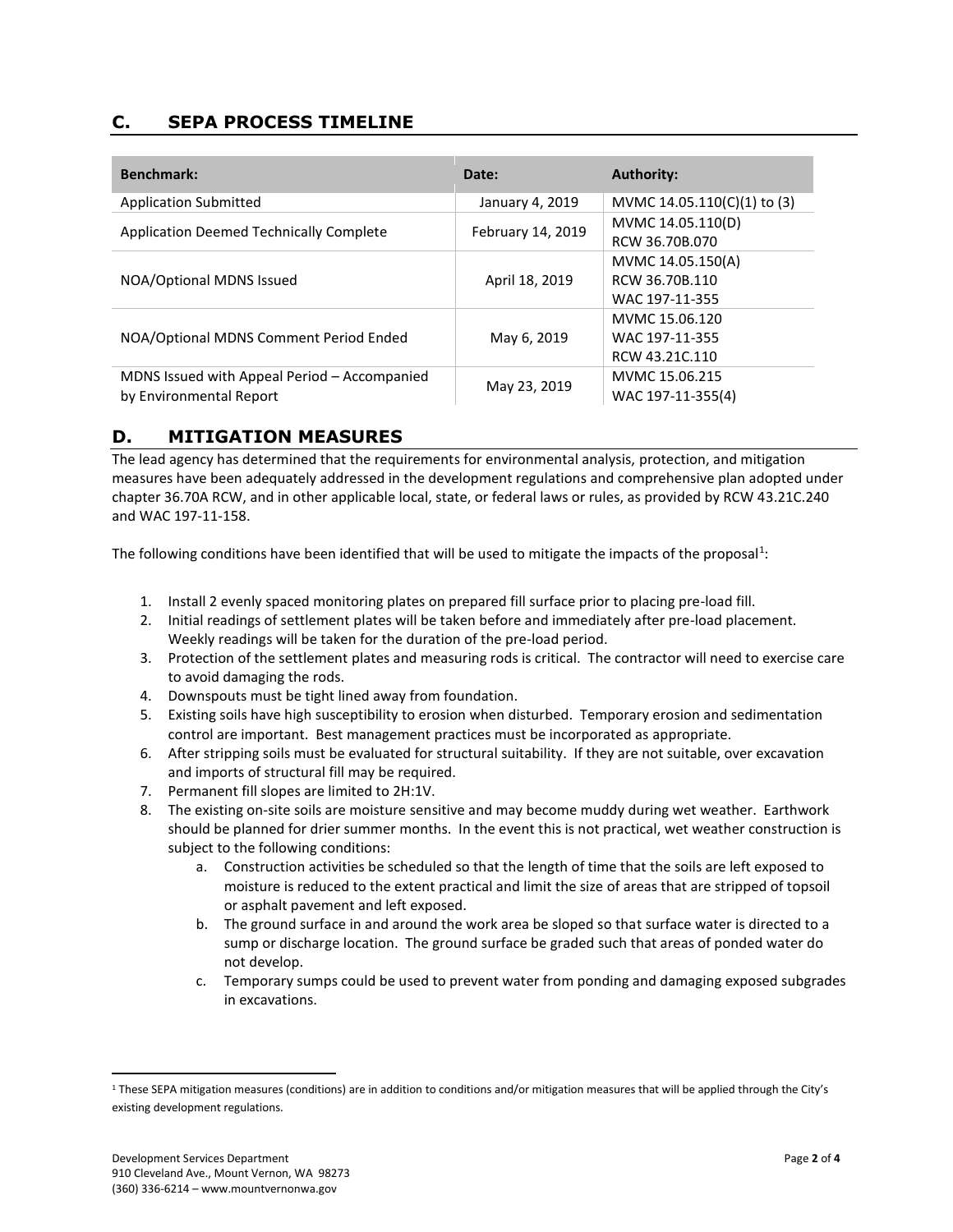- d. The site soils should not be left uncompacted and exposed to moisture. Sealing the surficial soils by rolling with a smooth-drum roller prior to periods of precipitation will reduce the extent to which these soils become wet or unstable.
- e. Limit construction traffic over unprotected soil and limit the size and type of construction equipment used.
- 9. Outdoor lighting must be shielded and directed downward.
- 10. Signage must be added to the parking lot indicating that additional parking is available in the adjacent Safeway Parking lot. Shared parking is subject to the provisions of the shared parking agreement.
- 11. Any person engaged in ground disturbing activity who encounters or discovers historical and/or archeological materials in or on the ground shall:
	- a. Immediately cease any activity which may cause further disturbance;
	- b. Make a reasonable effort to protect the area from further disturbance; and,
	- c. Report the presence and location of the material to the proper authorities in the most expeditious manner possible.

#### **ADVISORY NOTES TO APPLICANT**

The following notes are supplemental information provided in conjunction with the environmental determination. Because these notes are provided as information only, they are not subject to the appeal process for environmental determinations.

# **E. ENVIRONMENTAL IMPACTS AND MITIGATION**

In compliance with RCW 43.21C. 240, project environmental review addresses only those project impacts that are not adequately addressed under existing development standards and environmental regulations.

#### **1. EARTH**

Impacts: Grading activities: the first phase of the project is pre-loading the site. The pre-loading phase will consist of 400 cubic yards of excavation and 1,200 cubic yards of fill.

Mitigation Measures: Listed within the applicant's environmental checklist as well as required compliance with the City's existing standards and regulations for land disturbing. Construction best management practices will be utilized to minimize potential impacts from earthwork grading and clearing on the site.

The applicant's contractor(s) will be required to comply with the City's code requirements related to stormwater runoff and site grading.

Nexus: MVMC Chapters 13.33 (Storm Water Drainage Utility), 15.04 (Building Code), 15.16 (Grading, Excavation and Fill), 15.18 (Land Clearing), and Mount Vernon Engineering Standards.

#### **2. STORMWATER**

Impacts: Site stormwater will be collected in roof downspouts and catch basins and routed to the existing municipal stormwater system. The municipal stormwater facilities discharge directly to the Skagit River—a flow control exempt water body. The proposal creates less than 5,000 square feet of pollution-generating impervious surface and as such does not require stormwater treatment. Temporary erosion protection may be necessary to reduce sedimentation transport until vegetation is established or permanent surfacing is applied. Berms or other provisions will be installed along the top of the excavation to intercept surface runoff to reduce the potential for sloughing and erosion of cut slopes during wet weather.

Mitigation Measures: Listed within the applicant's environmental checklist, detailed within their Stormwater Analysis prepared by a licensed Professional Engineer, shown on their construction plans, and the mitigation